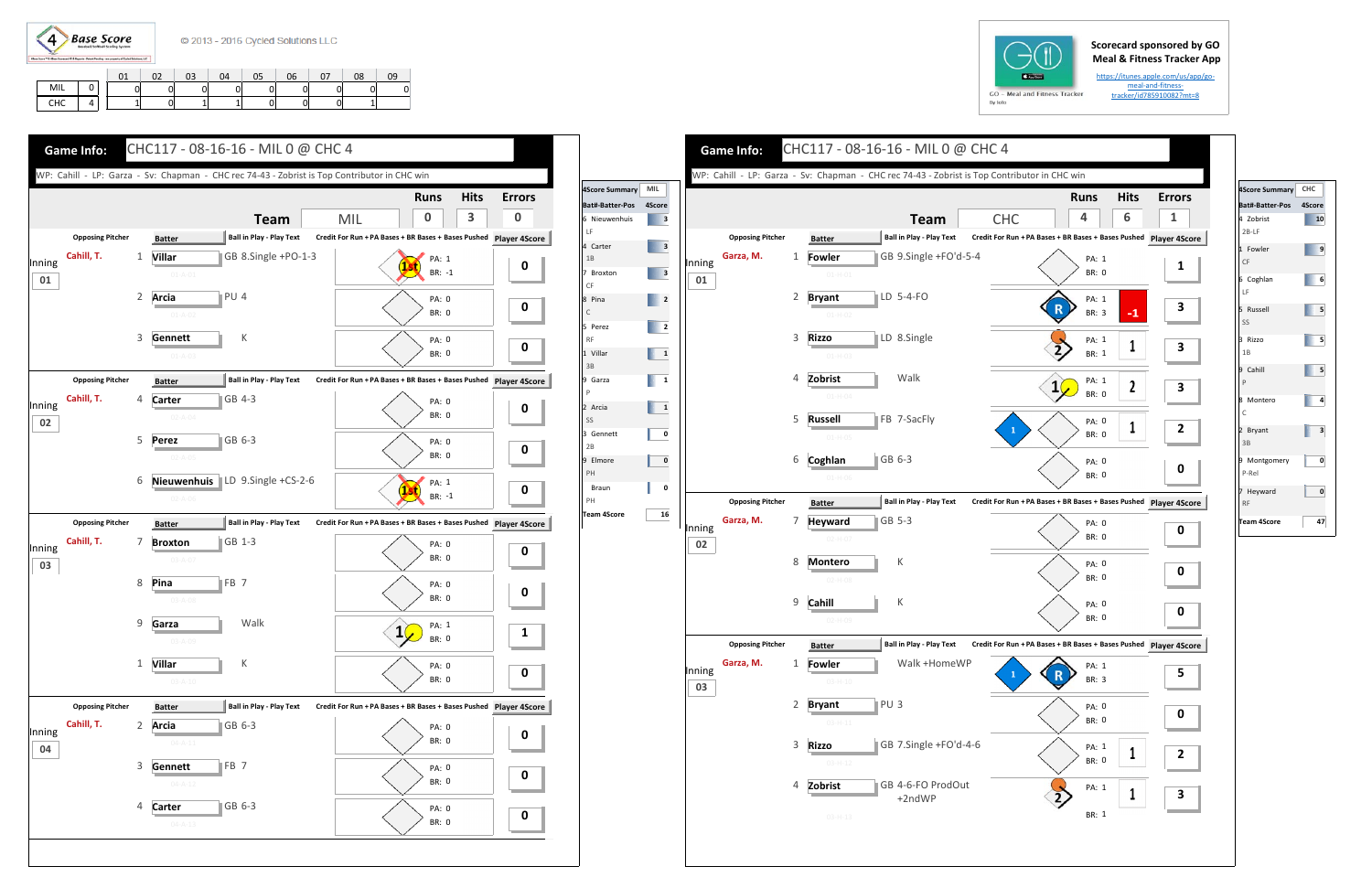

## **Scorecard sponsored by GO Meal & Fitness Tracker App**

https://itunes.apple.com/us/app/go‐ meal-and-fitnesstracker/id785910082?mt=8

|     |   |    | 02 | 03 | 04 | 05 | 06 | 07 | 08 | 09 |
|-----|---|----|----|----|----|----|----|----|----|----|
| MIL |   | Οl |    |    |    |    |    |    |    |    |
| CHC | 4 |    |    |    |    |    |    |    |    |    |

|              |                         | 5            | PU <sub>5</sub><br><b>Russell</b><br>$03 - H - 14$ |                                 |                                                               | PA: 0<br><b>BR: 0</b> | 0 |
|--------------|-------------------------|--------------|----------------------------------------------------|---------------------------------|---------------------------------------------------------------|-----------------------|---|
|              |                         |              |                                                    |                                 |                                                               |                       |   |
|              | <b>Opposing Pitcher</b> |              | <b>Batter</b>                                      | <b>Ball in Play - Play Text</b> | Credit For Run + PA Bases + BR Bases + Bases Pushed Player 4S |                       |   |
| Inning       | Garza, M.               | 6            | Coghlan<br>$04 - H - 15$                           | LD 7.Double                     |                                                               | PA: 2<br><b>BR: 2</b> | 4 |
| 04           |                         |              |                                                    |                                 |                                                               |                       |   |
|              |                         | 7            | FB 9<br><b>Heyward</b><br>$04 - H - 16$            |                                 |                                                               | PA: 0<br><b>BR: 0</b> | 0 |
|              |                         | 8            |                                                    |                                 |                                                               |                       |   |
|              |                         |              | <b>Montero</b><br>$04 - H - 17$                    | GB 6.Single                     |                                                               | PA: 1<br>1<br>BR: 2   | 4 |
|              |                         | 9            | Cahill                                             | GB 3-SacBunt                    |                                                               | PA: 1                 |   |
|              |                         |              | $04 - H - 18$                                      |                                 | $\mathbf{1}$                                                  | 2<br>BR: 1            | 5 |
|              |                         | 1            | Fowler                                             | Walk                            |                                                               | PA: 1<br>$\mathbf 2$  |   |
|              |                         |              | $04 - H - 19$                                      |                                 | 1                                                             | <b>BR: 0</b>          | З |
|              |                         | 2            | PU <sub>2</sub><br><b>Bryant</b>                   |                                 |                                                               | PA: 0                 |   |
|              |                         |              | $04 - H - 20$                                      |                                 |                                                               | <b>BR: 0</b>          | 0 |
|              |                         | 3            | ∥GB 3U<br><b>Rizzo</b>                             |                                 |                                                               | PA: 0                 | 0 |
|              |                         |              | $04 - H - 21$                                      |                                 |                                                               | <b>BR: 0</b>          |   |
|              | <b>Opposing Pitcher</b> |              | <b>Batter</b>                                      | <b>Ball in Play - Play Text</b> | Credit For Run + PA Bases + BR Bases + Bases Pushed Player 4S |                       |   |
| Inning       | Garza, M.               | 4            | GB 4-3<br>Zobrist                                  |                                 |                                                               | PA: 0                 | 0 |
| 05           |                         |              | 05-H-22                                            |                                 |                                                               | <b>BR: 0</b>          |   |
|              |                         | 5            | GB 2-3<br><b>Russell</b>                           |                                 |                                                               | PA: 0<br><b>BR: 0</b> | 0 |
|              |                         |              | $05-H-23$                                          |                                 |                                                               |                       |   |
|              |                         | 6            | Coghlan<br>GB 4-3                                  |                                 |                                                               | PA: 0                 | 0 |
|              |                         |              | $05-H-24$                                          |                                 |                                                               | <b>BR: 0</b>          |   |
|              | <b>Opposing Pitcher</b> |              | <b>Batter</b>                                      | Ball in Play - Play Text        | Credit For Run + PA Bases + BR Bases + Bases Pushed Player 4S |                       |   |
| Inning       | Cravy, T.               | 7            | FB <sub>9</sub><br><b>Heyward</b>                  |                                 |                                                               | PA: 0                 | 0 |
| 06           |                         |              | $06-H-25$                                          |                                 |                                                               | BR: 0                 |   |
|              |                         | 8            | <b>Montero</b>                                     | К                               |                                                               | PA: 0<br>BR: 0        | 0 |
|              |                         |              | $06-H-26$                                          |                                 |                                                               |                       |   |
|              |                         | 9            | Montgomery<br>GB <sub>1U</sub><br>$06-H-27$        |                                 |                                                               | PA: 0<br>BR: 0        | 0 |
|              | <b>Opposing Pitcher</b> |              | <b>Batter</b>                                      | <b>Ball in Play - Play Text</b> | Credit For Run + PA Bases + BR Bases + Bases Pushed Player 4S |                       |   |
|              | Cravy, T.               | $\mathbf{1}$ | $\mathbb{ID} 8$<br><b>Fowler</b>                   |                                 |                                                               | PA: 0                 |   |
| Inning<br>07 |                         |              | $07-H-28$                                          |                                 |                                                               | BR: 0                 | 0 |
|              |                         | 2            | <b>Bryant</b>                                      | LD 7.Single +CS-2-6             |                                                               | PA: 1                 | 0 |
|              |                         |              | $07 - H - 29$                                      |                                 |                                                               | BR: -1                |   |